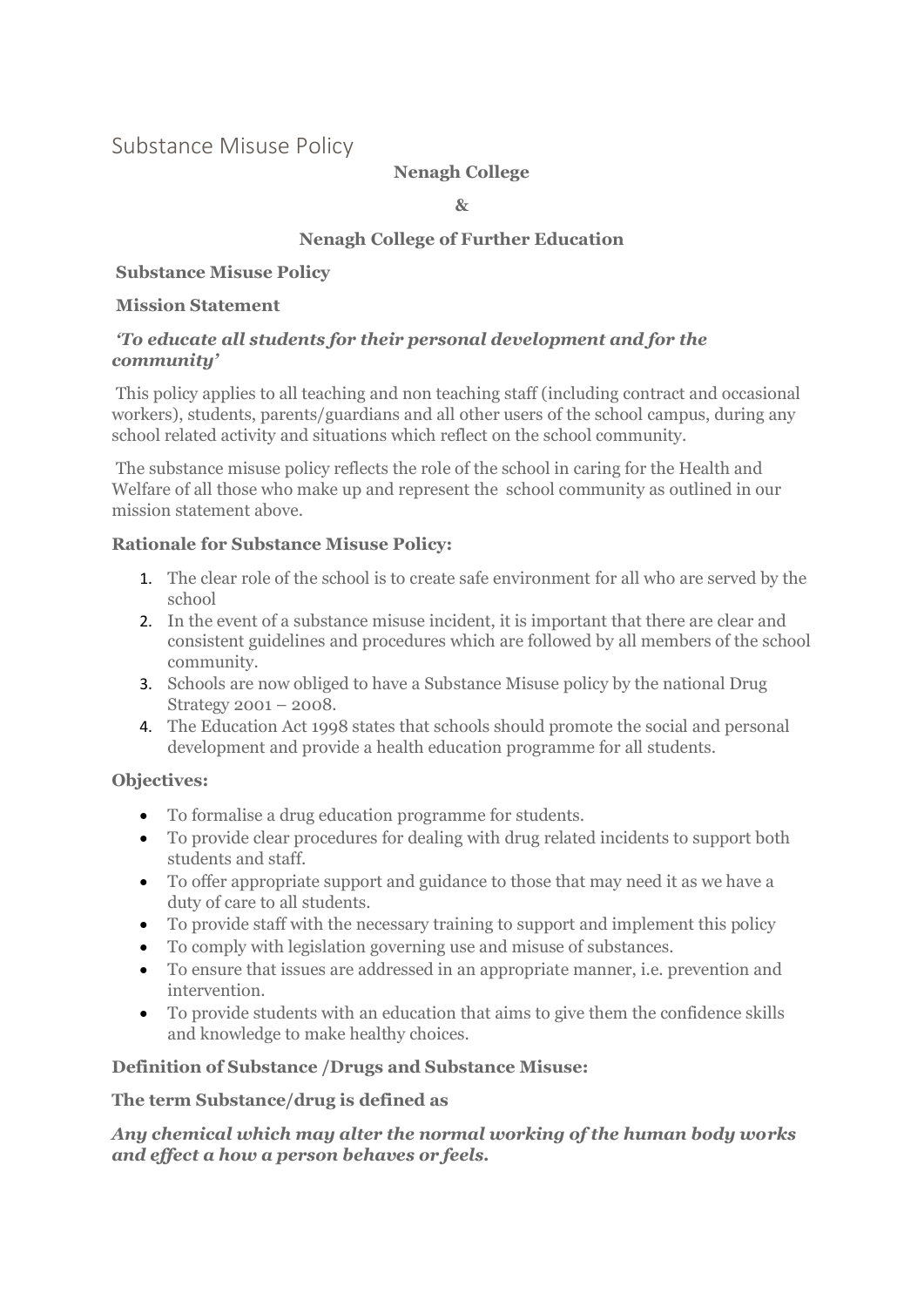### **Substance misuse**

## *The use or provision for use of any drug (substance) which may potentially lead to injury of the individual or others.*

For the purpose of this policy, this includes tobacco, alcohol, both legal (over the counter and prescribed drugs) and illegal drugs, solvents, aerosols, adhesives, tippex, permanent markers. This list is not exhaustive

## **Substance Misuse Education Programme**

**Students:** The school will provided with an ongoing substance misuse education programme, primarily through Social, Personal and Health Education (SPHE) to Junior Certificate and it will be reinforced by cross curriculum. Junior Certificate students will have at least four classes devoted to substance misuse. In Senior Cycle substance misuse issues will be delivered as part of the RSE programme and again a minimum number of class periods will be dedicated to this topic.

**Visiting Speakers:** The organising teacher will make visiting speakers aware of the existing substance misuse policy and the ethos of the school. When visiting speakers are used, the content of their input should be discussed in full with the organising teacher prior to giving the presentation, in order to satisfy themselves that it is line with school policy. The teacher should remain in the class to enable follow-up concerns and questions to be addressed.

**Parents/Guardians:** Parents/Guardians have most influence in the lives of their children and are therefore crucial in any prevention strategy. The school recognises that parents/guardians have an important role to play in substances misuse education. Individual parents/guardians and the Parents Council are encouraged to liaise with Senior Management when drug awareness is required and every effort will be made to facilitate the request. The school in cooperation with Parents provide information meetings specifically for Parent/Guardian groups.

## **Managing Substance Misuse related incidents**

At all times the needs and concerns of the individual will be treated with the utmost respect, balanced with the needs and concerns of the wider School Community and also fulfilling any legal obligation which may apply. Elements of the Critical Incident Policy may need to be activated when managing a substance abuse incident.

## **Definition of an incident**

The use of tobacco, alcohol and illicit substances is not permitted on the school premises or during any school related activity (with the exceptions as outlined below).The possession, use, supply, or being present under the influence of alcohol or illicit drugs is viewed as unacceptable by this school.

Students under 18 are not allowed to have cigarettes/tobacco on the premises or to supply them to another student.

Students eighteen and over are not permitted to supply cigarettes/tobacco to another student.

Smoking on the school grounds is prohibited by law.

The finding of alcohol or illicit substances or items associated with their use is also a drug related incident as is the voluntary disclosure by a school member of their own problematic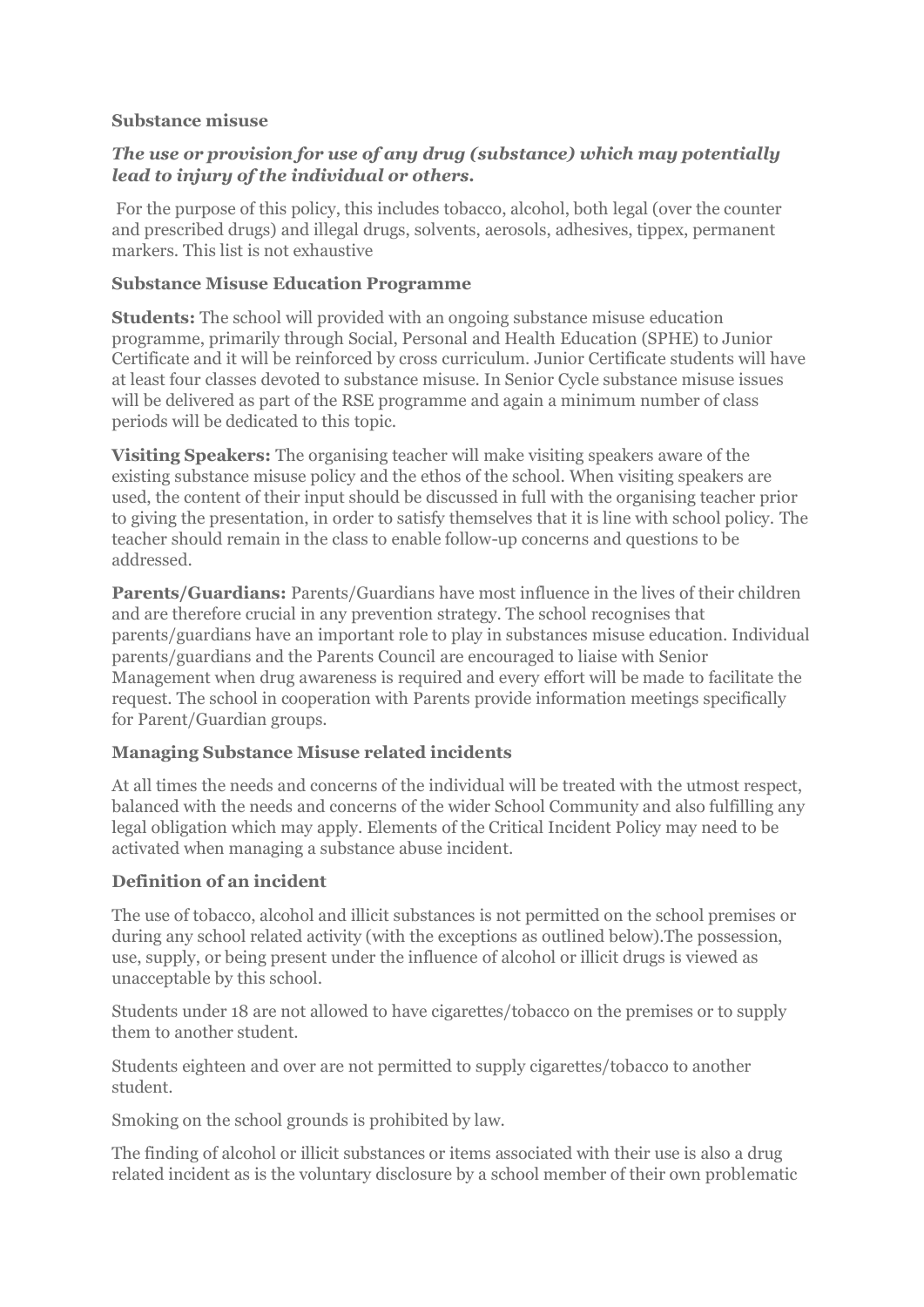drug or alcohol use. However, where disclosure is voluntary and where a breach of policy is not an issue, it will be treated as an approach for help and will not normally be subject to disciplinary procedures.

## **Limited Exceptions:**

- The correct and supervised use of cleaning agents and curriculum related materials/ingredients as specified by the staff member involved. The use of Material and substances which may be dangerous if taken orally or inhaled will be used only under the supervision of the teacher.
- Alcohol may be provided for adult use only at special school events/occasions with the prior consent of Senior Management.

## **Internal lines of reporting**

- All substance misuse incidents will be reported to senior management who will inform the Year Head and other staff members as appropriate.
- Students are also encouraged to alert Senior Management or another member of the teaching staff if they are aware of a substance misuse incident.
- While on excursions, the teacher in charge will be responsible for the implementation of this policy, however, every effort should be made to contact and seek guidance from the School Principal at the first opportunity.

## **Records**

Written records are to be retained of all confirmed incidents and stored by the Principal in a confidential file. Records should include any warnings and/or advice given to the student and the consequences of repetition of the behaviour. The student(s) involved will be notified of this. In the written records, the recording of factual information is preferable. Any opinion must be stated as such.

## **Confidentiality**

If a student requests confidentiality the teacher must attempt to retain the respect and confidence of the student while ensuring that the information is acted on, so confidentiality cannot be guaranteed. Information may need to be shared, for example, with certain staff members, with the parents of those dissolved or with the appropriate external agency. However, discretion within these limits will be observed.

## **Parents/Guardians**

Parents/Guardians will be notified at the earliest opportunity if their son/daughter is involved in a substance misuse incident. The parent/guardian will be required to attend the school to discuss what has happened and the course of action to be taken. The student will be informed that their parents/guardians are being notified. Every effort will be made to deal with the matter as discreetly and sensitively as possible within the terms of the School Substance Misuse Policy.

## **Gardaí**

Garda advice may also be sought about incidents that are illegal and constitute a breach of this policy. The final decision will rest with Senior Management and other key staff members. *In incidents involving the supply of illegal drugs, the school will inform Gardaí.* The school also asserts their right to inform the Gardaí of any alcohol or illicit substance activity affecting the welfare of the school community. Where the Gardaí contact the school, the school will endeavour to co-operate fully.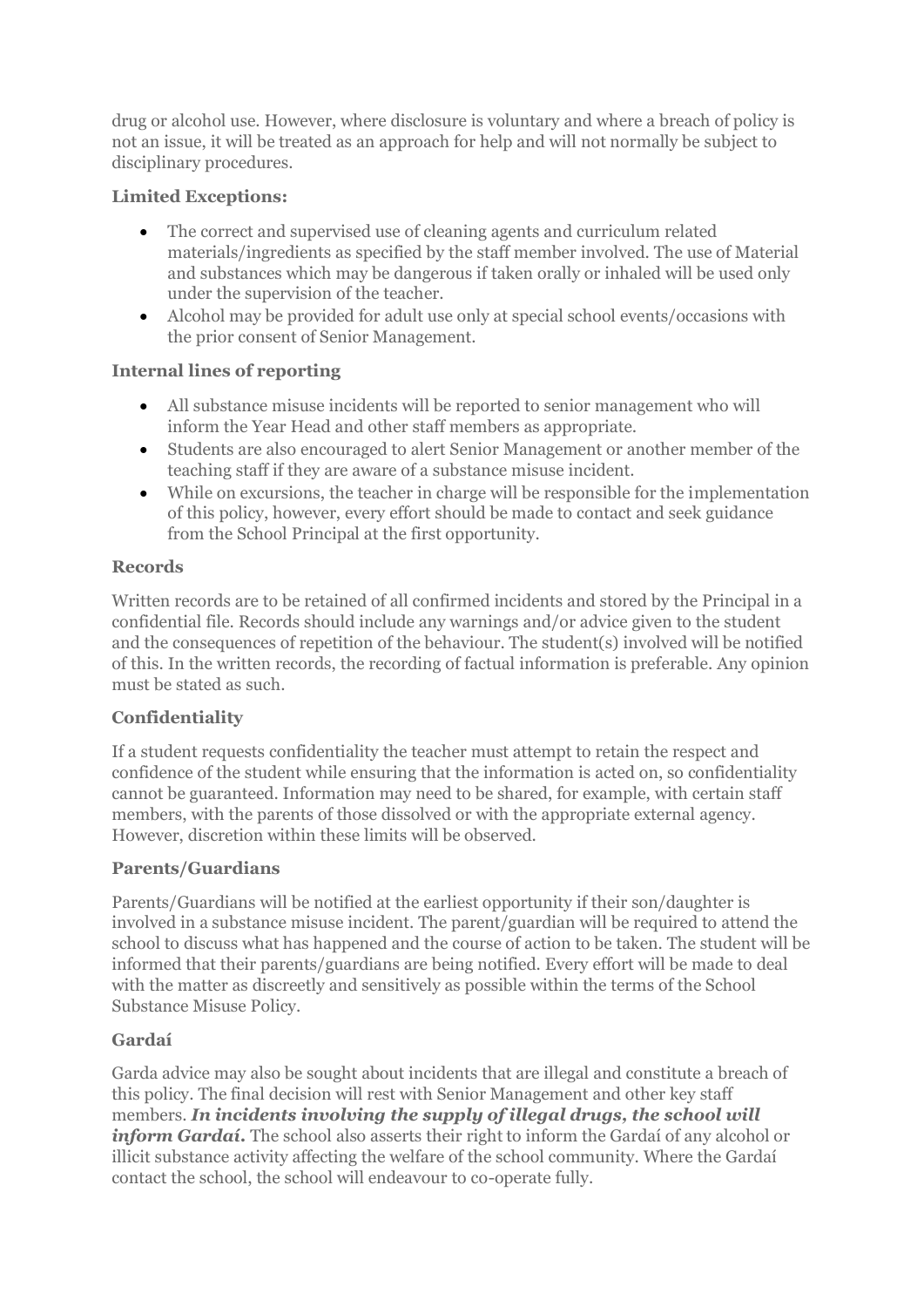## **Sanctions/Disciplinary Issues:**

As per the Schools Code of Behaviour, firm and graded sanctions up will apply to students in breach of the schools substance misuse policy. Breaches as defined in the scope of the policy will be dealt with on a case by case basis. Parents/Guardian may be requested to seek external medical advice or counselling or the student may be subjected to a curfew imposed by the school for a period of time.

### **In all cases of repeated breaches of the policy and in the case of supply of illegal drugs expulsion will be recommended by the Board of Management.**

## **Counselling / Pastoral Care**

With regard to students, the whole school community's health happiness and general well being, every possible support will be offered. Due to the potentially insidious nature of substance misuse for the person, the school community and our desire to aid the resolution of the difficulty for all involved, students directly involved in incidents relation to alcohol and illicit substances must agree to avail of the school Counselling and Pastoral service or where appropriate, and Parents will be advised to seek support and help from external agency through their GP.

### **Procedure for Disposal of illegal substances**

If an illegal substance (or suspected illegal substance) is found on school property or during a school activity, it should be brought to the attention of Senior Management. It should be stored securely in the presence of at least two staff members while Gardaí are informed and until they come to collect it. The substance should be handled as little as possible in the interim, and no attempt should be made to analyse it.

#### **Search**

Under the 1977 Misuse of Drugs Act – Section 19, the school is legally obliged to keep its school and property drug free. This includes school lockers. The students will be afforded the option to hand over the substance voluntarily prior to search. If a search is necessary, two staff members must be present. If the search is resisted in the case of student(s), Parents/Guardians will be notified and the Gardaí may be called (in the case of a suspected illegal substance). Search refers to locker, bag, coat and pocket search only. Where there is reasonable cause to believe a student has on their person (including clothes actually being worn) a drug in breach of this policy, they will be asked to volunteer the drug. If they refuse the Gardaí may be called in to conduct the search. Parent/Guardian of the student will be notified prior to a Garda search.

## **Health and Safety**

In accordance with the Health and Safety Policy of the school, all materials of a dangerous nature will be stored securely in a safe area where they will be unobtainable by anyone other that those who use them in the course of their work duties. These include cleaning agents and solvents. The possession and use of solvent based correction fluid is prohibited for students. The use of non-aerosol personal hygiene products is encouraged from the point of view of the environmental and health aspects in terms of abuse and respiratory problems e.g. asthma. If students are required to use solvents or adhesives they should only do so under the supervision of their teacher.

#### **Student Medical details**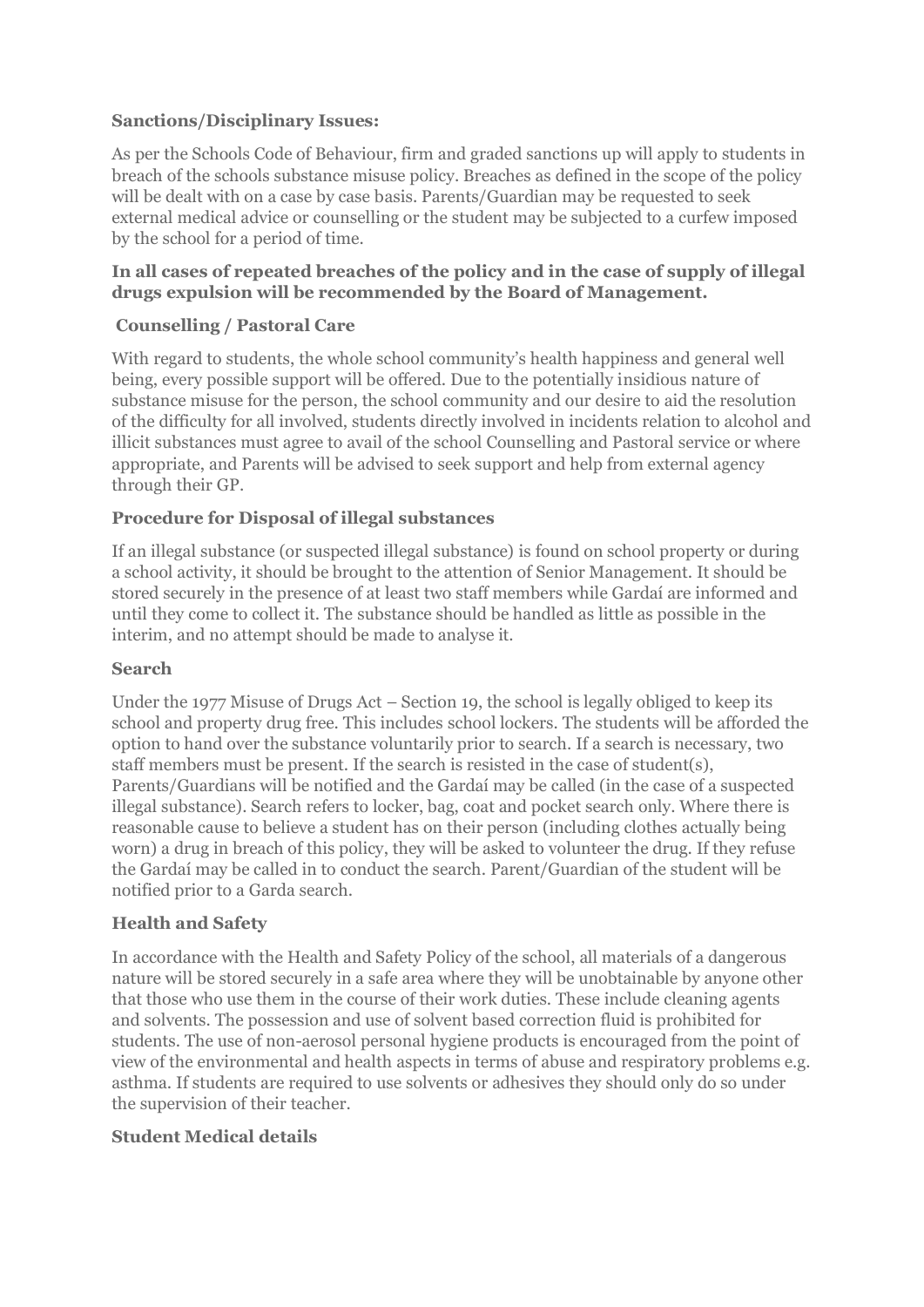On enrollment to the school, parents are required to notify the school authorities of any medical problems relating to their child and of any medication prescribed or otherwise being taken by their child, e.g. epilepsy, asthma sufferers and their inhalers. This information is relayed to the Year Head. The school authorities/staff will not issue the students with any medication. An arrangement will be entered into with parents/guardians whereby the Centre will facilitate the issue of such medication by parent/guardian. Contact will be made with parents/guardians should a student need to go home because of sickness, or where there is a need to take a student to a doctor.

## **Staff Training**

Any training needs arising out of the implementation of this policy will be organised and staff are invited to monitor their training needs on an ongoing basis and bring any deficit to the attention of the School Management.

## **Media / Incident**

In the event of an incident relating to substance misuse, Senior Management only, will be responsible for dealing with the media (see Critical Incident Policy).

### **Monitoring**

The school Substance Misuse Policy will be monitored, reviewed and evaluated in line with the Whole School Development Planning.

### **Dissemination**

Present students and parents will be informed. There after, parents and incoming students will be given a copy of the Policy prior to accepting a place in the school. The policy will be circulated to existing staff members, thereafter it will be included in the Staff Handbook

#### **Consultation Process**

In line with the development of all school policy all partners in education will be consulted. The following groups were consulted during the drafting of this policy.

**Staff Development committee** (charged with drafting discussion document)

**Student Council** (input, amendment and approval)

**Staff** (input, amendment and approval)

**Parents Association** (input, amendment and approval)

**Board of Management** (input, amendment and final approval)

Every effort was made to ensure that all partners had a genuine input into the content of this policy

## **Adopted by the Board of Management:**

The policy was adopted by the Board of Management on 10th October 2012

Submitted for approval and ratification to North Tipperary VEC October 2012

Submitted for approval and ratification to Tipperary ETB October 2013

#### **Implementation Date**

**October 2012**